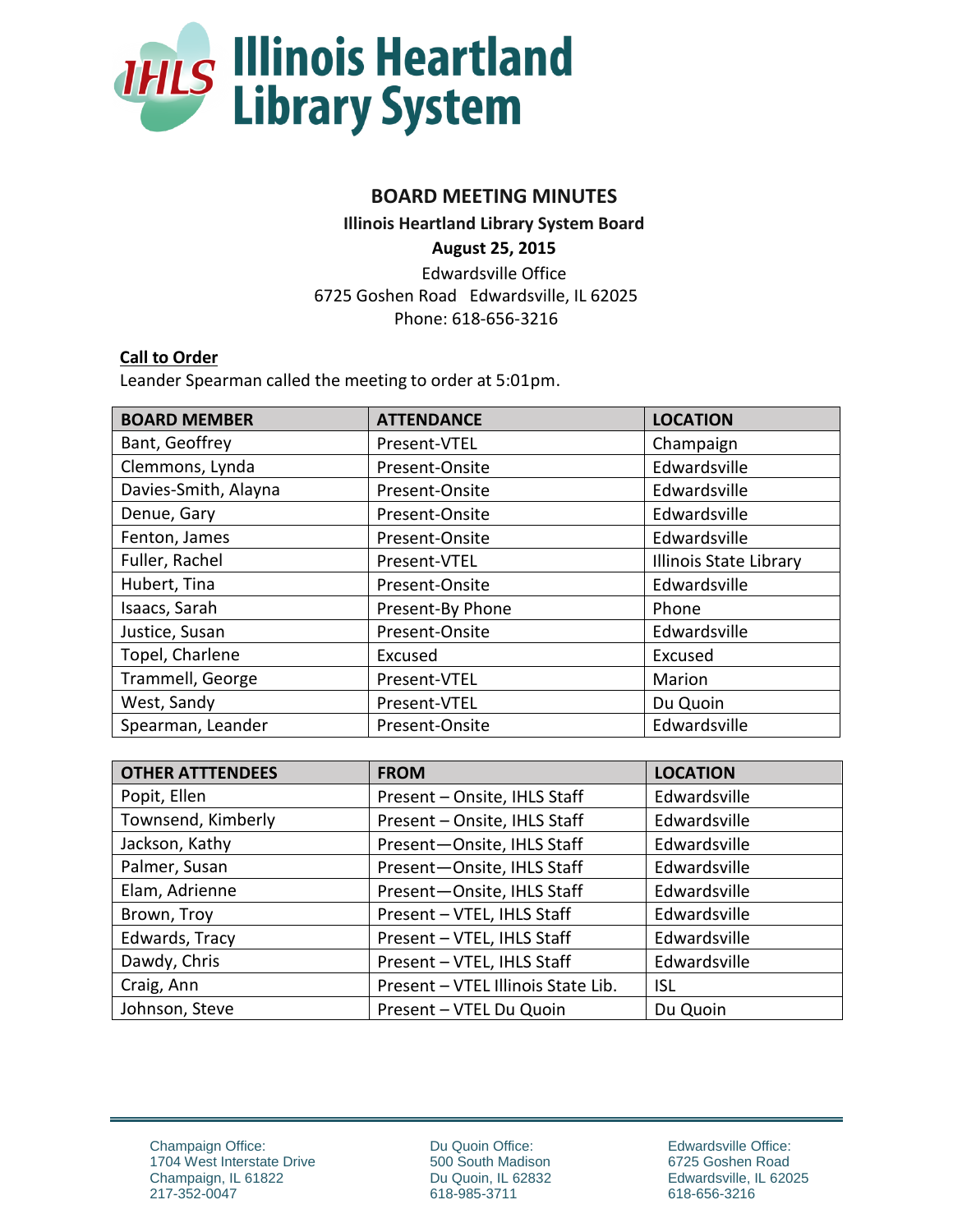| <b>OTHER ATTTENDEES cont.</b> | <b>FROM</b>                | <b>LOCATION</b> |
|-------------------------------|----------------------------|-----------------|
| Wingerter, Brant              | Present - VTEL, IHLS Staff | Marion          |
| Johnston, Mary                | Present - VTEL, Champaign  | Champaign       |
| Edwards, Robert               | Present - VTEL Decatur     | Decatur         |
| Lottes, David                 | Present - VTEL, IHLS Staff | Champaign       |

#### **Welcome to New Board Members –Commitment to Serve:**

Leander read the commitment to service to Alayna Davies-Smith. Alayna accepted the commitment verbally.

#### **Consent Agenda:**

- Susan Justice motioned to approve consent agenda, George Trammel seconded. Motion carried, approved by roll call vote. Approved the following agenda items:
	- a. Approval of July 28, 2015 Minutes (Attachment 4.1)
	- b. Human Resources Report (Attachment 4.2)
	- c. IT Report (Attachment 4.3)
	- d. Operations Report (Attachment 4.4)
	- e. Staff Activities Report (Attachment 4.5)
	- f. SHARE/Dream Grant Report (Attachment 4.6)

### **Approval of July Bills 2015:**

 Jim Fenton motioned to approve bills report, motion was seconded by Sandy West. Motion carried, approved by unanimous roll call vote.

### **Financial Reports:**

Adrienne Elam indicated that the Finance team met and reviewed the new report format with positive feedback.

Tina Hubert motioned to approve the financial reports, Lynda Clemmons seconded. Motion carried, approved by roll call vote.

**FOIA**: Kathy Jackson indicated that there were two FOIA reports and both were completed and submitted on time.

### **Illinois State Library**:

Anne Craig highlights: We still have not news on the budget. ISLAC is scheduled for September  $10^{th}$  @ 10 am. Kip Kolkmeier, lobbyist for the Illinois Library Association will present. Tina Hubert will also discuss her experience with the Research Institute for Public Libraries. The State Library is hosting a hands-on event to construct "Little Free Libraries" and September 22, 2015 ISL will host the Veterans' History Project Ceremony.